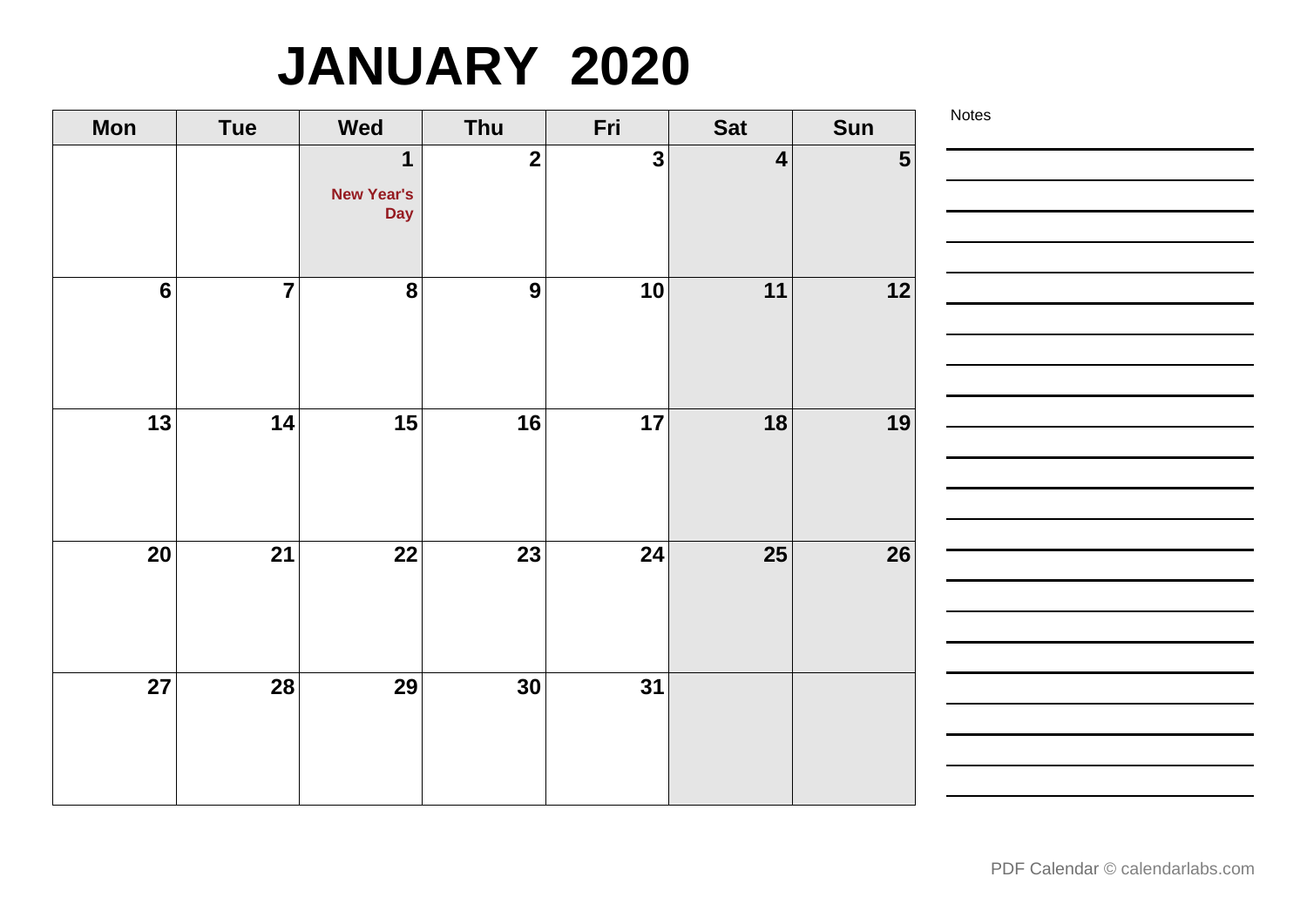### **FEBRUARY 2020**

| <b>Mon</b>              | <b>Tue</b>              | <b>Wed</b>              | Thu            | Fri            | <b>Sat</b> | Sun            | Notes |
|-------------------------|-------------------------|-------------------------|----------------|----------------|------------|----------------|-------|
|                         |                         |                         |                |                | 1          | $\overline{2}$ |       |
|                         |                         |                         |                |                |            |                |       |
|                         |                         |                         |                |                |            |                |       |
|                         |                         |                         |                |                |            |                |       |
| $\overline{\mathbf{3}}$ | $\overline{\mathbf{4}}$ | $\overline{\mathbf{5}}$ | $6\phantom{1}$ | $\overline{7}$ | 8          | 9              |       |
|                         |                         |                         |                |                |            |                |       |
|                         |                         |                         |                |                |            |                |       |
|                         |                         |                         |                |                |            |                |       |
| 10                      | 11                      | 12                      | 13             | 14             | 15         | 16             |       |
|                         |                         |                         |                |                |            |                |       |
|                         |                         |                         |                |                |            |                |       |
| 17                      | 18                      | 19                      | 20             | 21             | 22         | 23             |       |
|                         |                         |                         |                |                |            |                |       |
|                         |                         |                         |                |                |            |                |       |
|                         |                         |                         |                |                |            |                |       |
| 24                      | 25                      | 26                      | 27             | 28             | 29         |                |       |
|                         |                         |                         |                |                |            |                |       |
|                         |                         |                         |                |                |            |                |       |
|                         |                         |                         |                |                |            |                |       |
|                         |                         |                         |                |                |            |                |       |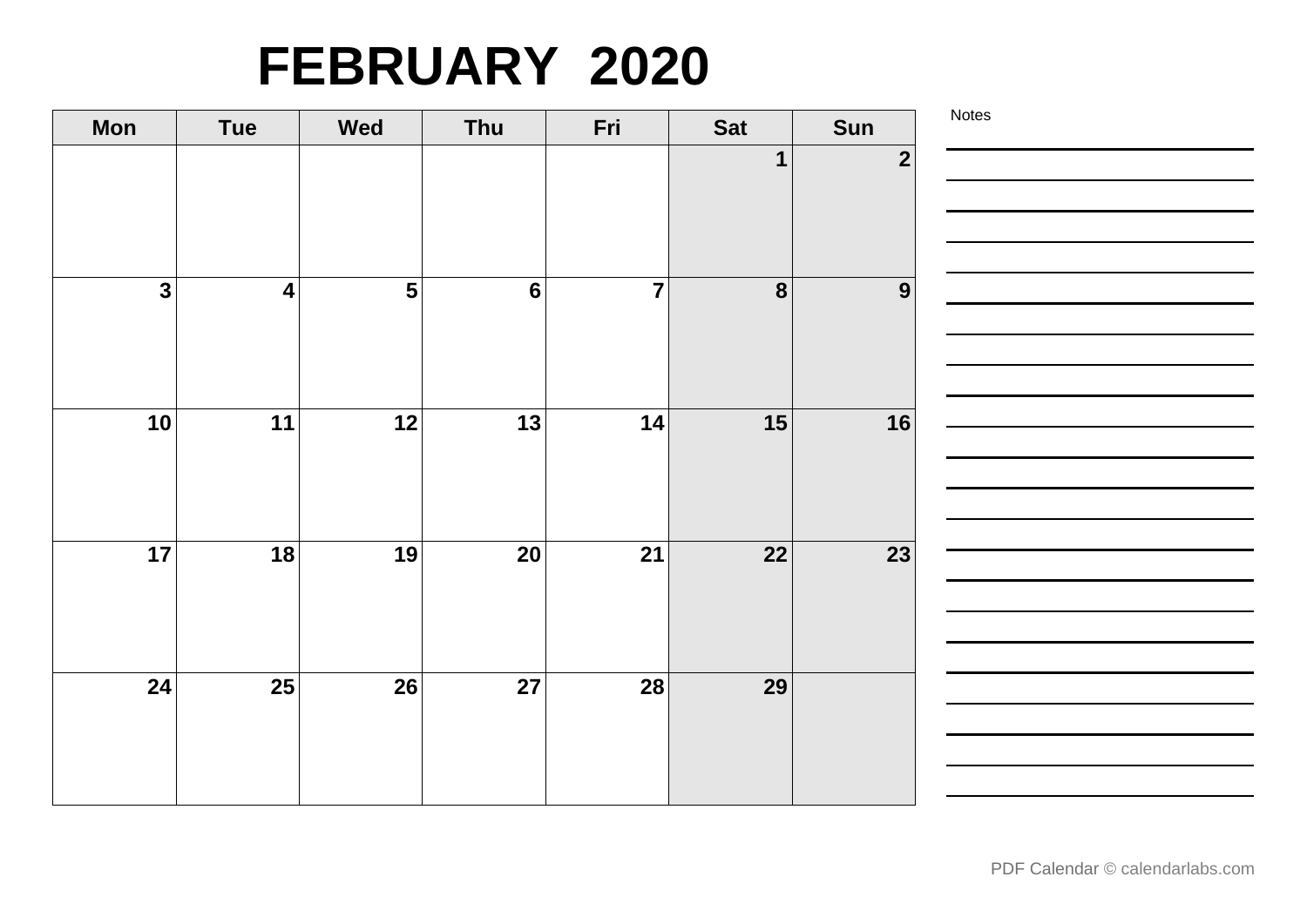# **MARCH 2020**

| <b>Mon</b>       | <b>Tue</b>                               | <b>Wed</b>              | Thu                     | Fri             | <b>Sat</b>     | Sun             | Notes |
|------------------|------------------------------------------|-------------------------|-------------------------|-----------------|----------------|-----------------|-------|
|                  |                                          |                         |                         |                 |                | $\mathbf 1$     |       |
| $\overline{2}$   | $\overline{\mathbf{3}}$                  | $\overline{\mathbf{4}}$ | $\overline{\mathbf{5}}$ | $6\phantom{a}$  | $\overline{7}$ | 8               |       |
| $\boldsymbol{9}$ | 10                                       | 11                      | 12                      | 13              | 14             | 15              |       |
| 16               | 17<br><b>St. Patrick's</b><br><b>Day</b> | 18                      | 19                      | 20              | 21             | 22              |       |
| $\overline{23}$  | $\overline{24}$                          | $\overline{25}$         | 26                      | $\overline{27}$ | <b>28</b>      | $\overline{29}$ |       |
| 30               | $\overline{31}$                          |                         |                         |                 |                |                 |       |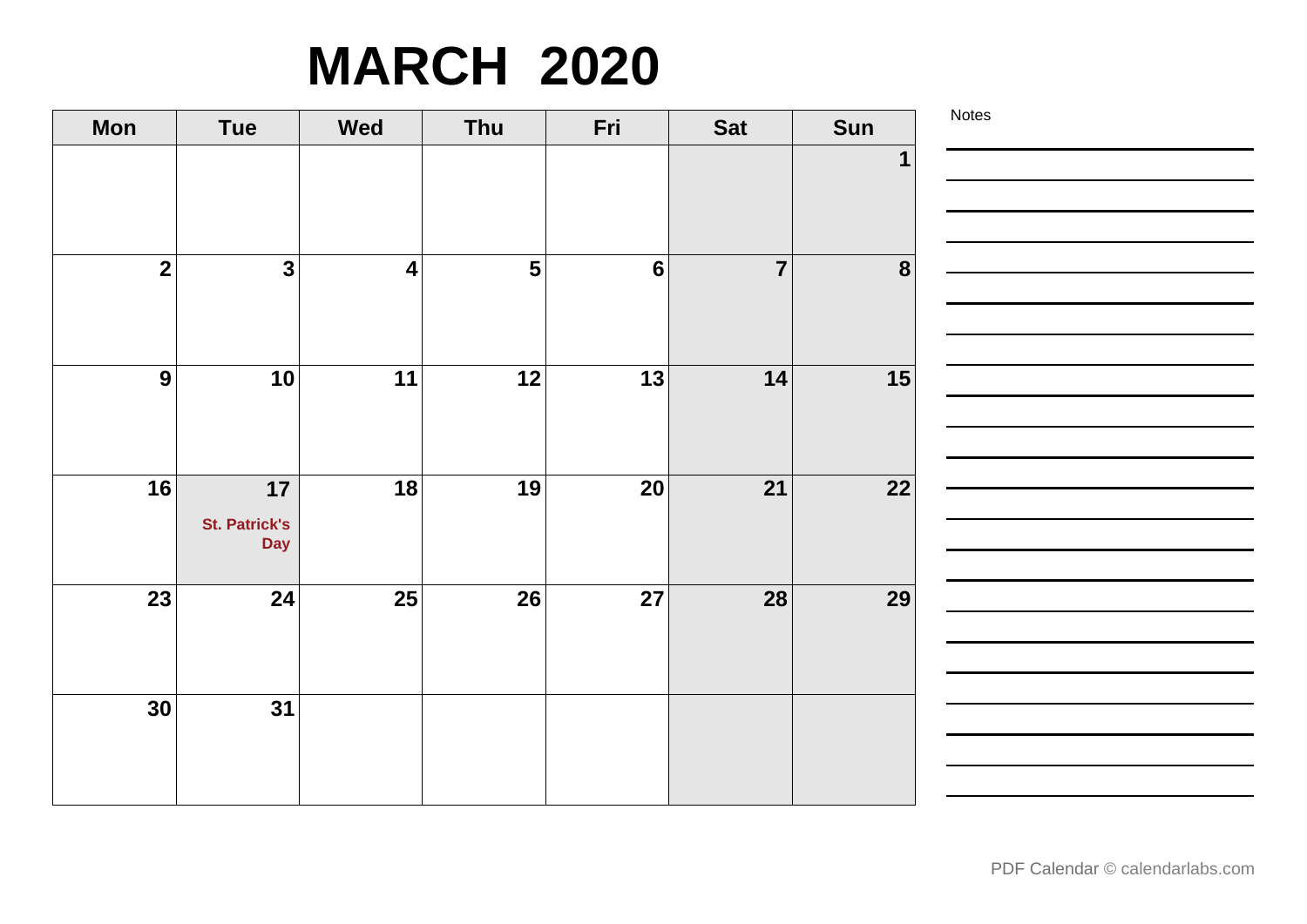# **APRIL 2020**

| <b>Mon</b>           | <b>Tue</b>     | <b>Wed</b>       | Thu                     | Fri                | <b>Sat</b>              | Sun            | Notes |
|----------------------|----------------|------------------|-------------------------|--------------------|-------------------------|----------------|-------|
|                      |                | $\mathbf 1$      | $\overline{\mathbf{2}}$ | $\mathbf{3}$       | $\overline{\mathbf{4}}$ | $5\phantom{1}$ |       |
|                      |                |                  |                         |                    |                         |                |       |
|                      |                |                  |                         |                    |                         |                |       |
|                      | $\overline{7}$ |                  |                         |                    |                         |                |       |
| $6\phantom{a}$       |                | $\boldsymbol{8}$ | $\boldsymbol{9}$        | 10                 | 11                      | $12$           |       |
|                      |                |                  |                         | <b>Good Friday</b> |                         | <b>Easter</b>  |       |
|                      |                |                  |                         |                    |                         |                |       |
|                      |                |                  |                         |                    |                         |                |       |
| $13$                 | 14             | 15               | 16                      | 17                 | 18                      | 19             |       |
| <b>Easter Monday</b> |                |                  |                         |                    |                         |                |       |
|                      |                |                  |                         |                    |                         |                |       |
|                      |                |                  |                         |                    |                         |                |       |
| 20                   | 21             | 22               | 23                      | 24                 | 25                      | 26             |       |
|                      |                |                  |                         |                    |                         |                |       |
|                      |                |                  |                         |                    |                         |                |       |
|                      |                |                  |                         |                    |                         |                |       |
| 27                   | 28             | 29               | 30                      |                    |                         |                |       |
|                      |                |                  |                         |                    |                         |                |       |
|                      |                |                  |                         |                    |                         |                |       |
|                      |                |                  |                         |                    |                         |                |       |
|                      |                |                  |                         |                    |                         |                |       |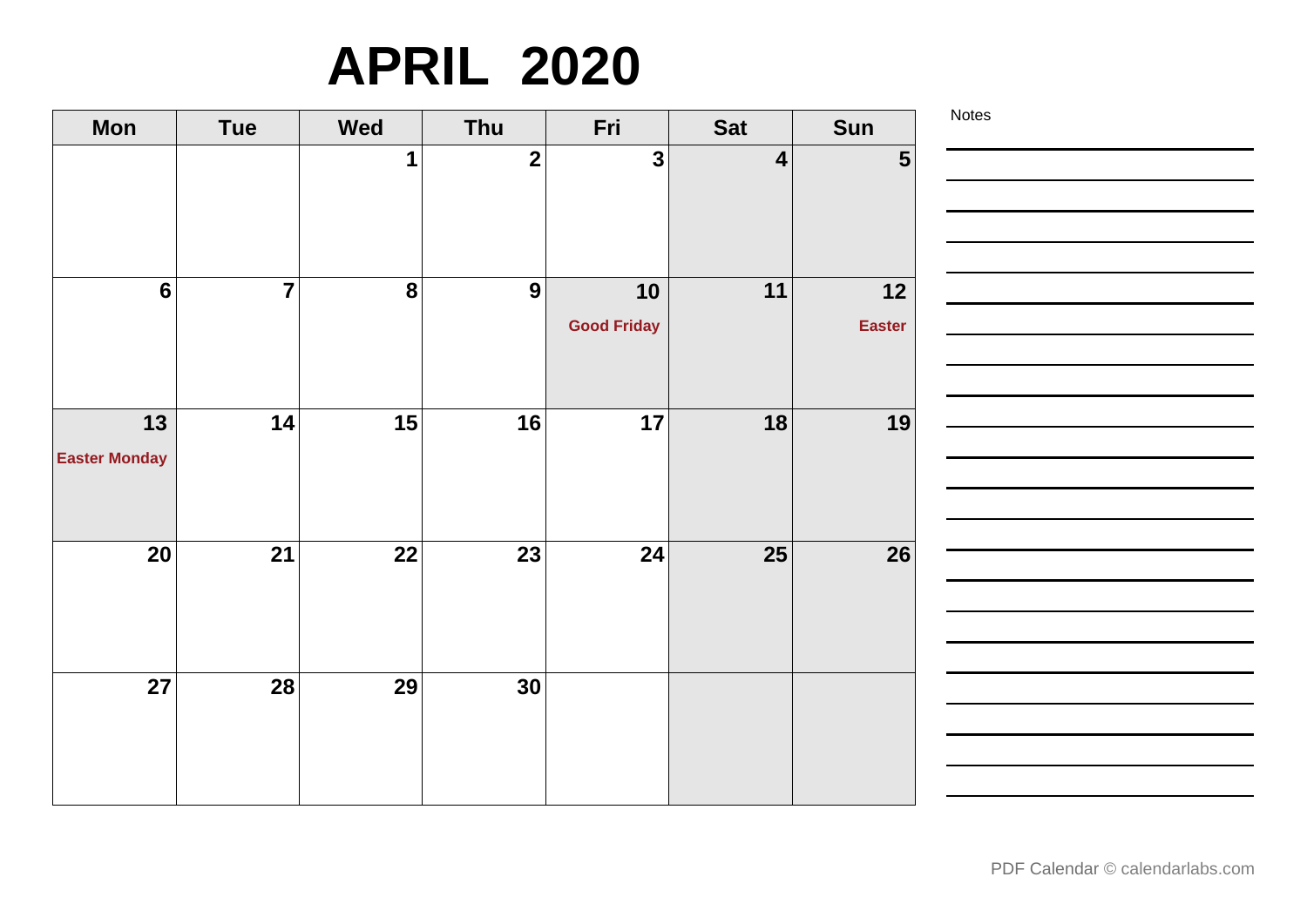### **MAY 2020**

| <b>Mon</b>                                            | <b>Tue</b>              | <b>Wed</b>     | Thu            | Fri            | <b>Sat</b>      | Sun          | Notes |
|-------------------------------------------------------|-------------------------|----------------|----------------|----------------|-----------------|--------------|-------|
|                                                       |                         |                |                | 1              | $\overline{2}$  | $\mathbf{3}$ |       |
| $\overline{\mathbf{4}}$<br><b>May Bank</b><br>Holiday | $\overline{\mathbf{5}}$ | $6\phantom{a}$ | $\overline{7}$ | $\overline{8}$ | $\overline{9}$  | 10           |       |
| 11                                                    | 12                      | 13             | 14             | 15             | 16              | 17           |       |
| 18                                                    | 19                      | 20             | 21             | 22             | 23              | 24           |       |
| 25                                                    | 26                      | 27             | 28             | 29             | 30 <sup>°</sup> | 31           |       |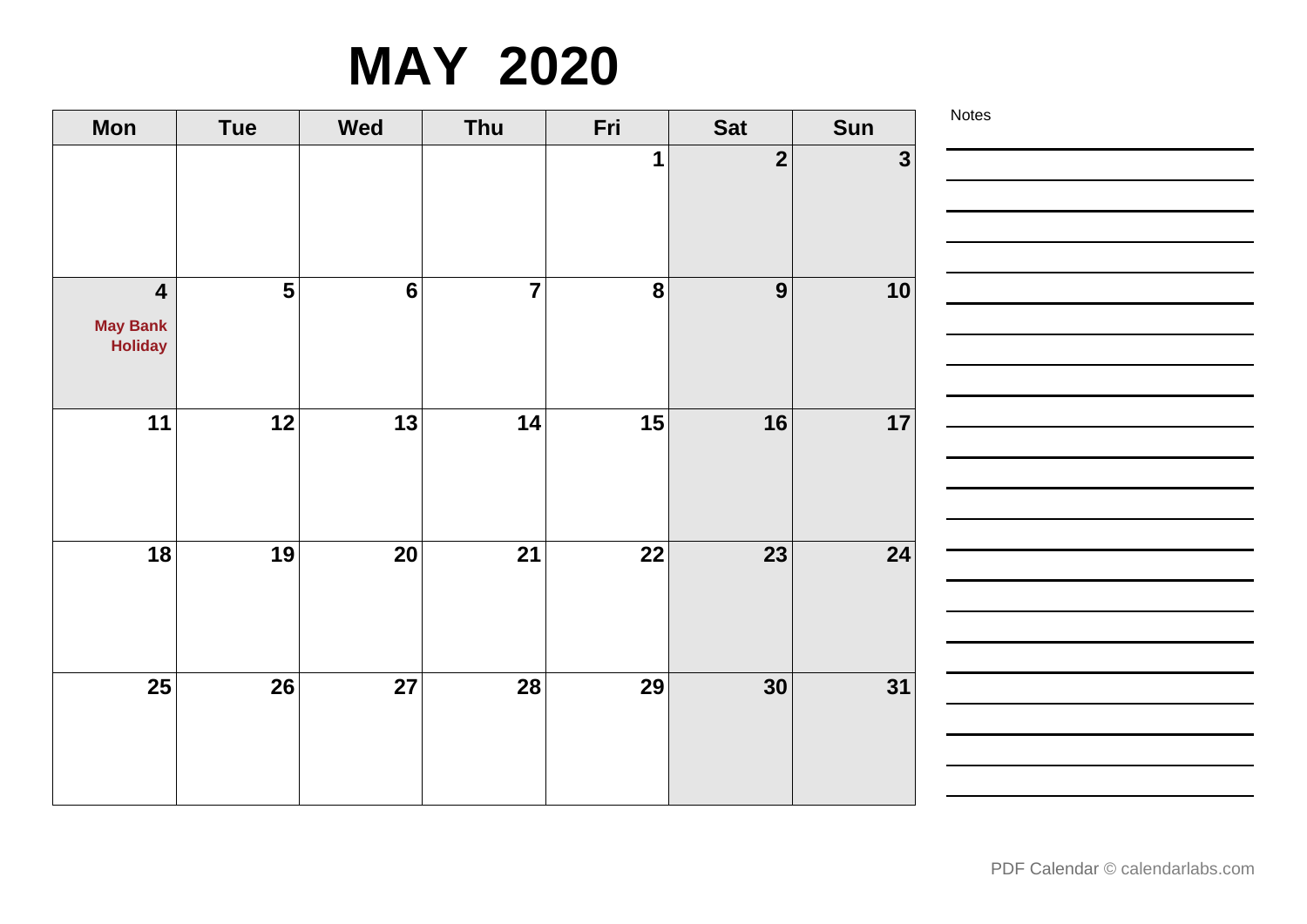# **JUNE 2020**

| <b>Mon</b>                                        | <b>Tue</b>       | <b>Wed</b>   | Thu              | Fri            | <b>Sat</b>      | Sun            | Notes |
|---------------------------------------------------|------------------|--------------|------------------|----------------|-----------------|----------------|-------|
| $\mathbf 1$<br><b>June Bank</b><br><b>Holiday</b> | $\mathbf{2}$     | $\mathbf{3}$ | $\boldsymbol{4}$ | $5\phantom{1}$ | $6\phantom{1}6$ | $\overline{7}$ |       |
| $\bf{8}$                                          | $\boldsymbol{9}$ | 10           | 11               | 12             | $\overline{13}$ | 14             |       |
| 15                                                | 16               | 17           | 18               | 19             | <b>20</b>       | 21             |       |
| 22                                                | 23               | 24           | 25               | 26             | 27              | 28             |       |
| 29                                                | 30               |              |                  |                |                 |                |       |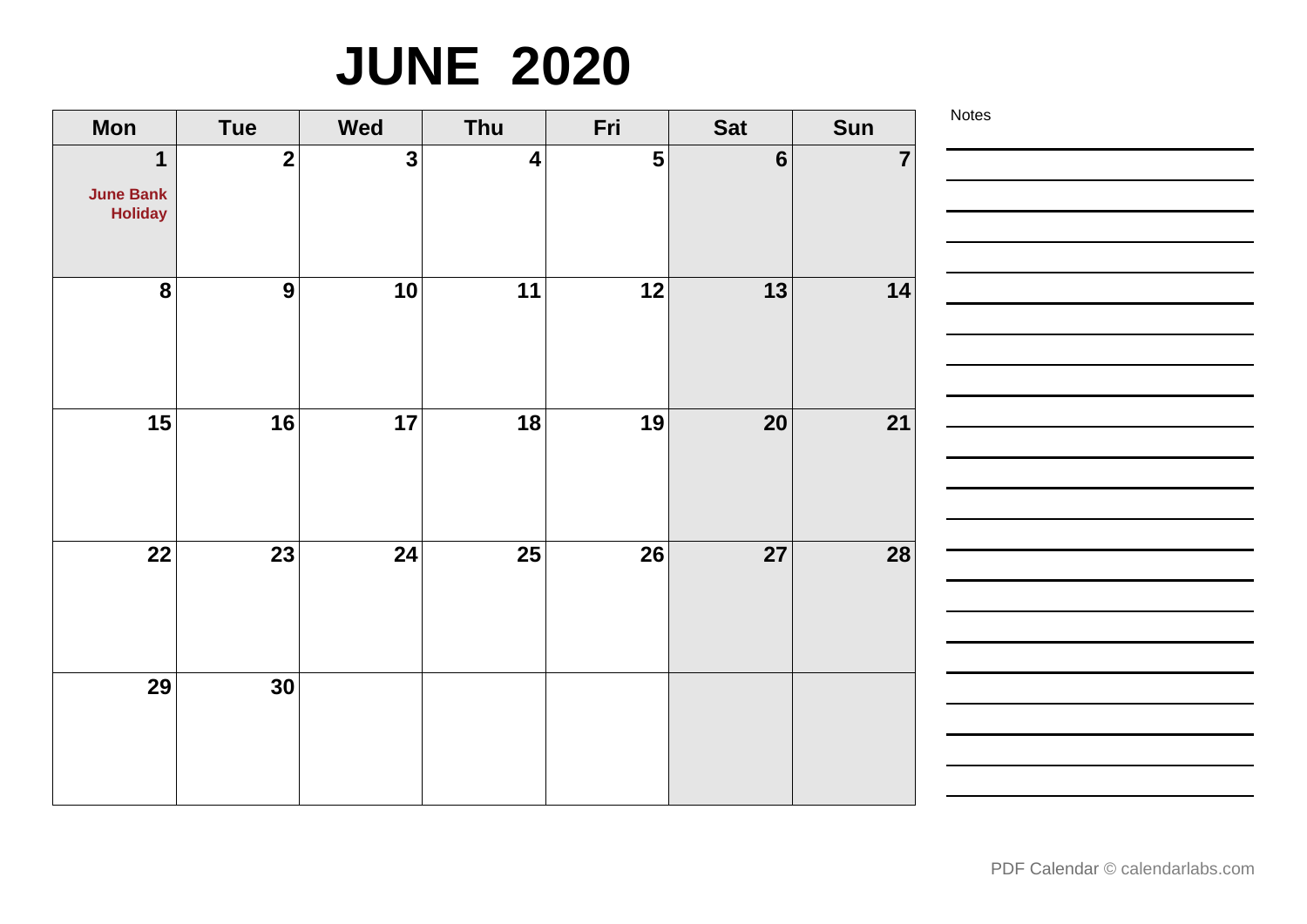# **JULY 2020**

| <b>Mon</b>      | <b>Tue</b>     | <b>Wed</b>       | Thu              | Fri | <b>Sat</b>              | Sun            | Notes |
|-----------------|----------------|------------------|------------------|-----|-------------------------|----------------|-------|
|                 |                | $\mathbf 1$      | $\overline{2}$   | 3   | $\overline{\mathbf{4}}$ | $5\phantom{1}$ |       |
|                 |                |                  |                  |     |                         |                |       |
|                 |                |                  |                  |     |                         |                |       |
| $6\phantom{1}6$ | $\overline{7}$ | $\boldsymbol{8}$ | $\boldsymbol{9}$ | 10  | 11                      | 12             |       |
|                 |                |                  |                  |     |                         |                |       |
|                 |                |                  |                  |     |                         |                |       |
|                 |                |                  |                  |     |                         |                |       |
| 13              | 14             | 15               | 16               | 17  | 18                      | 19             |       |
|                 |                |                  |                  |     |                         |                |       |
|                 |                |                  |                  |     |                         |                |       |
| 20              | 21             | 22               | 23               | 24  | <b>25</b>               | 26             |       |
|                 |                |                  |                  |     |                         |                |       |
|                 |                |                  |                  |     |                         |                |       |
|                 |                |                  |                  |     |                         |                |       |
| $\overline{27}$ | 28             | 29               | 30 <sup>°</sup>  | 31  |                         |                |       |
|                 |                |                  |                  |     |                         |                |       |
|                 |                |                  |                  |     |                         |                |       |
|                 |                |                  |                  |     |                         |                |       |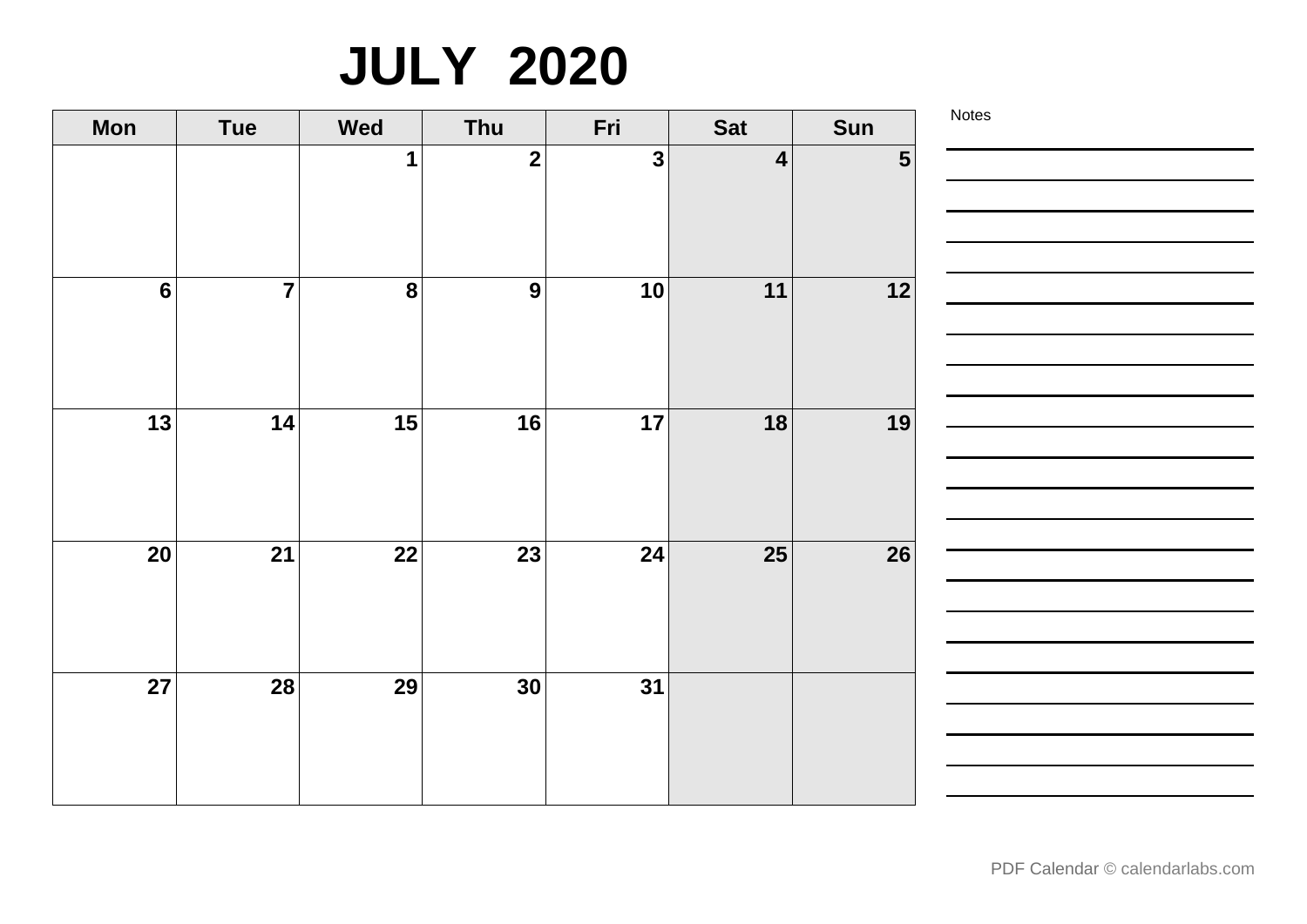# **AUGUST 2020**

| <b>Mon</b>                                                      | <b>Tue</b>      | <b>Wed</b>              | Thu            | Fri            | <b>Sat</b>       | Sun                     | Notes |
|-----------------------------------------------------------------|-----------------|-------------------------|----------------|----------------|------------------|-------------------------|-------|
|                                                                 |                 |                         |                |                | 1                | $\overline{\mathbf{2}}$ |       |
| $\overline{\mathbf{3}}$<br><b>August Bank</b><br><b>Holiday</b> | 4               | $\overline{\mathbf{5}}$ | $6\phantom{1}$ | $\overline{7}$ | $\boldsymbol{8}$ | 9                       |       |
| 10                                                              | 11              | 12                      | 13             | 14             | 15               | 16                      |       |
| 17                                                              | 18              | 19                      | 20             | 21             | 22               | 23                      |       |
| 24                                                              | $\overline{25}$ | 26                      | 27             | 28             | 29               | 30                      |       |
| $\overline{31}$                                                 |                 |                         |                |                |                  |                         |       |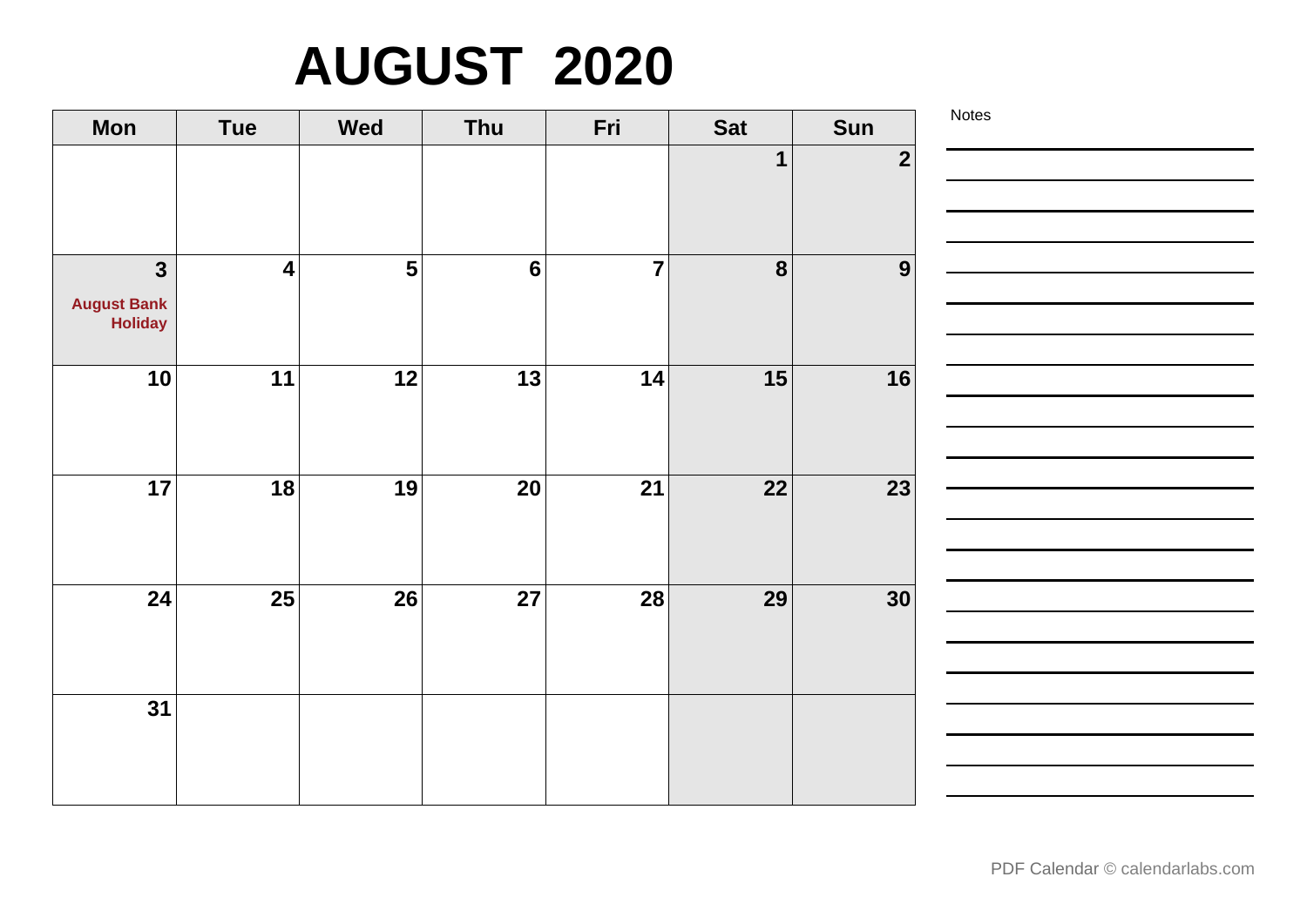### **SEPTEMBER 2020**

| <b>Mon</b>     | <b>Tue</b>              | <b>Wed</b>              | Thu                     | Fri              | Sat                      | Sun            | Notes |
|----------------|-------------------------|-------------------------|-------------------------|------------------|--------------------------|----------------|-------|
|                | 1                       | $\overline{\mathbf{2}}$ | $\overline{\mathbf{3}}$ | $\boldsymbol{4}$ | $5\phantom{1}$           | $6\phantom{1}$ |       |
| $\overline{7}$ | $\overline{\mathbf{8}}$ | $\overline{9}$          | 10                      | 11               | $\overline{\mathbf{12}}$ | 13             |       |
| 14             | 15                      | 16                      | 17                      | 18               | 19                       | 20             |       |
|                |                         |                         |                         |                  |                          |                |       |
| 21             | 22                      | 23                      | 24                      | 25               | 26                       | 27             |       |
| 28             | 29                      | 30                      |                         |                  |                          |                |       |
|                |                         |                         |                         |                  |                          |                |       |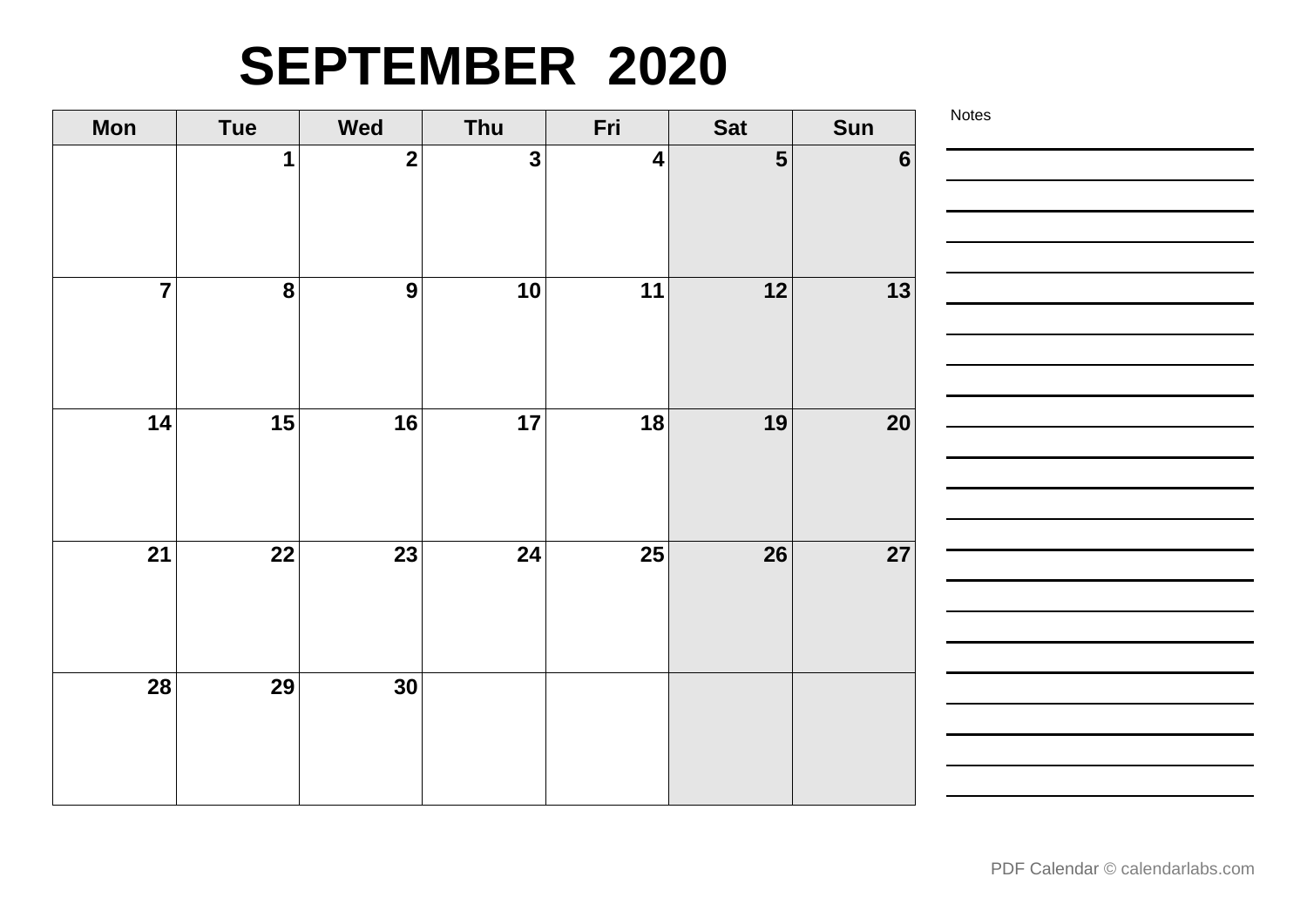# **OCTOBER 2020**

| <b>Mon</b>                            | Tue            | <b>Wed</b>     | Thu              | Fri            | <b>Sat</b>   | Sun | Notes |
|---------------------------------------|----------------|----------------|------------------|----------------|--------------|-----|-------|
|                                       |                |                | $\mathbf 1$      | $\overline{2}$ | $\mathbf{3}$ | 4   |       |
|                                       |                |                |                  |                |              |     |       |
|                                       |                |                |                  |                |              |     |       |
| $\overline{\mathbf{5}}$               | $6\phantom{1}$ | $\overline{7}$ | $\boldsymbol{8}$ | 9              | 10           | 11  |       |
|                                       |                |                |                  |                |              |     |       |
|                                       |                |                |                  |                |              |     |       |
| 12                                    | 13             | 14             | 15               | 16             | 17           | 18  |       |
|                                       |                |                |                  |                |              |     |       |
|                                       |                |                |                  |                |              |     |       |
| 19                                    | 20             | 21             | 22               | 23             | 24           | 25  |       |
|                                       |                |                |                  |                |              |     |       |
|                                       |                |                |                  |                |              |     |       |
| 26                                    | 27             | 28             | 29               | 30             | 31           |     |       |
|                                       |                |                |                  |                |              |     |       |
| <b>October Bank</b><br><b>Holiday</b> |                |                |                  |                |              |     |       |
|                                       |                |                |                  |                |              |     |       |
|                                       |                |                |                  |                |              |     |       |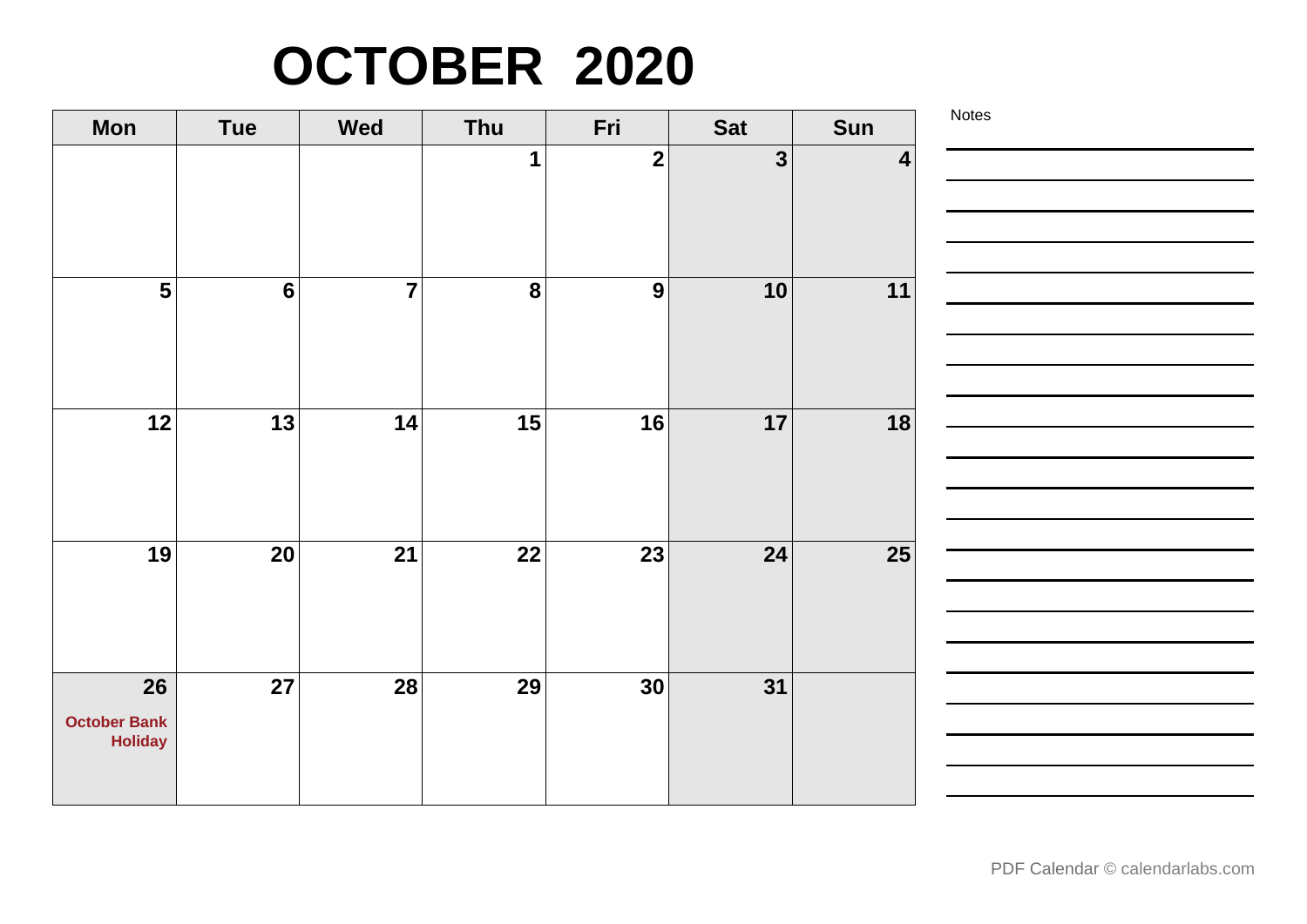# **NOVEMBER 2020**

| <b>Mon</b>      | <b>Tue</b>              | <b>Wed</b>              | Thu                     | Fri             | <b>Sat</b>      | Sun              | Notes |
|-----------------|-------------------------|-------------------------|-------------------------|-----------------|-----------------|------------------|-------|
|                 |                         |                         |                         |                 |                 | 1                |       |
|                 |                         |                         |                         |                 |                 |                  |       |
|                 |                         |                         |                         |                 |                 |                  |       |
| $\overline{2}$  | $\overline{\mathbf{3}}$ | $\overline{\mathbf{4}}$ | $\overline{\mathbf{5}}$ | $6\phantom{1}$  | $\overline{7}$  | $\boldsymbol{8}$ |       |
|                 |                         |                         |                         |                 |                 |                  |       |
|                 |                         |                         |                         |                 |                 |                  |       |
| $\overline{9}$  | 10                      | 11                      | $\overline{12}$         | $\overline{13}$ | 14              | 15               |       |
|                 |                         |                         |                         |                 |                 |                  |       |
|                 |                         |                         |                         |                 |                 |                  |       |
| 16              | 17                      | 18                      | 19                      | 20              | $\overline{21}$ | 22               |       |
|                 |                         |                         |                         |                 |                 |                  |       |
|                 |                         |                         |                         |                 |                 |                  |       |
| $\overline{23}$ | 24                      | $\overline{25}$         | $\overline{26}$         | $\overline{27}$ | 28              | $\overline{29}$  |       |
|                 |                         |                         |                         |                 |                 |                  |       |
|                 |                         |                         |                         |                 |                 |                  |       |
| 30              |                         |                         |                         |                 |                 |                  |       |
|                 |                         |                         |                         |                 |                 |                  |       |
|                 |                         |                         |                         |                 |                 |                  |       |

 $\overline{\phantom{a}}$ 

 $\overline{\phantom{a}}$